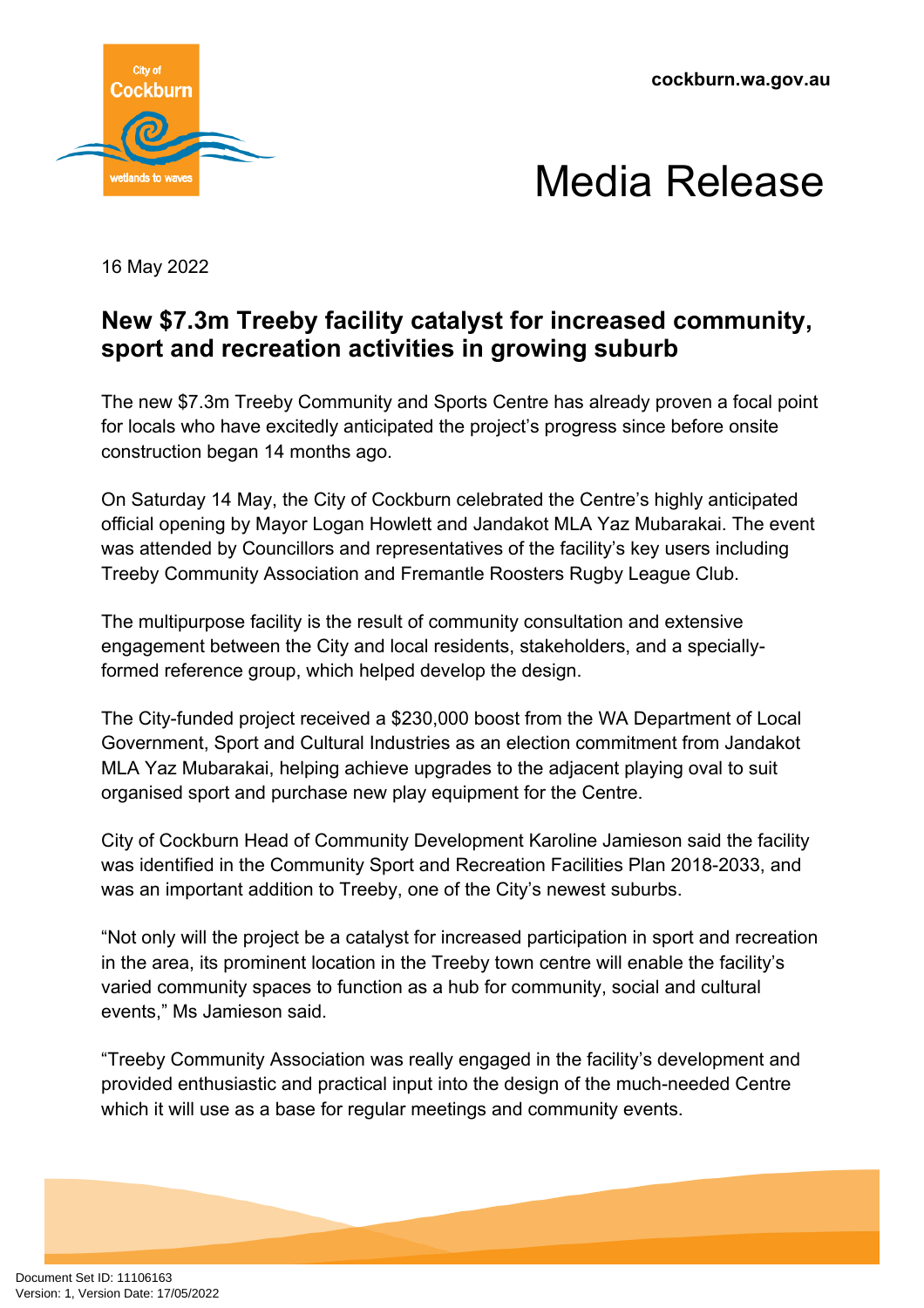



"The facility is the Fremantle Roosters Rugby League Club HQ with junior and senior teams preparing for their first winter playing season at their new home, so there is much excitement ahead of this wonderful occasion."

The Centre comprises multi-functional community activity and meeting spaces including areas purpose-built for art activities, multi-purpose sporting clubrooms and a large undercover area overlooking Treeby reserve, storage space, an enclosed play area, unisex change rooms, toilets, kitchens and a canteen, and 50 car bays.

"Four changerooms increase the scope for women's and girls' sports and this contemporary facility will easily accommodate local and regional tournaments and events in an area that is already a busy focal point for the local community."

Mr Mubarakai said he was absolutely delighted to deliver the upgraded playing field, and additional undercover playground area and equipment that he committed \$230,000 to at the 2021 election.

"Treeby is one of the newest and fastest growing communities in the Jandakot electorate, and with many young families calling it home, we have seen increasing demand for places to play sport and enjoy time together with friends and family," Mr Mubarakai said.

"The City of Cockburn has done an outstanding job. I'm sure this new facility with its myriad features will encourage all sections of the community, including girls and women, to participate in organised sport and other community events and activities offered at the Centre."

The Centre boasts environmentally sustainable design features including:

- Double glazing to improve thermal and acoustic performance
- LED lighting
- A medium Solar PV system with battery-ready inverter
- Increased roof insulation to all areas within the building envelope
- Water saving fittings and fixtures
- Water wise landscaping featuring endemic species
- Drainage swales directing stormwater into landscaping areas
- Future provisions for an Electric Vehicle charging station.